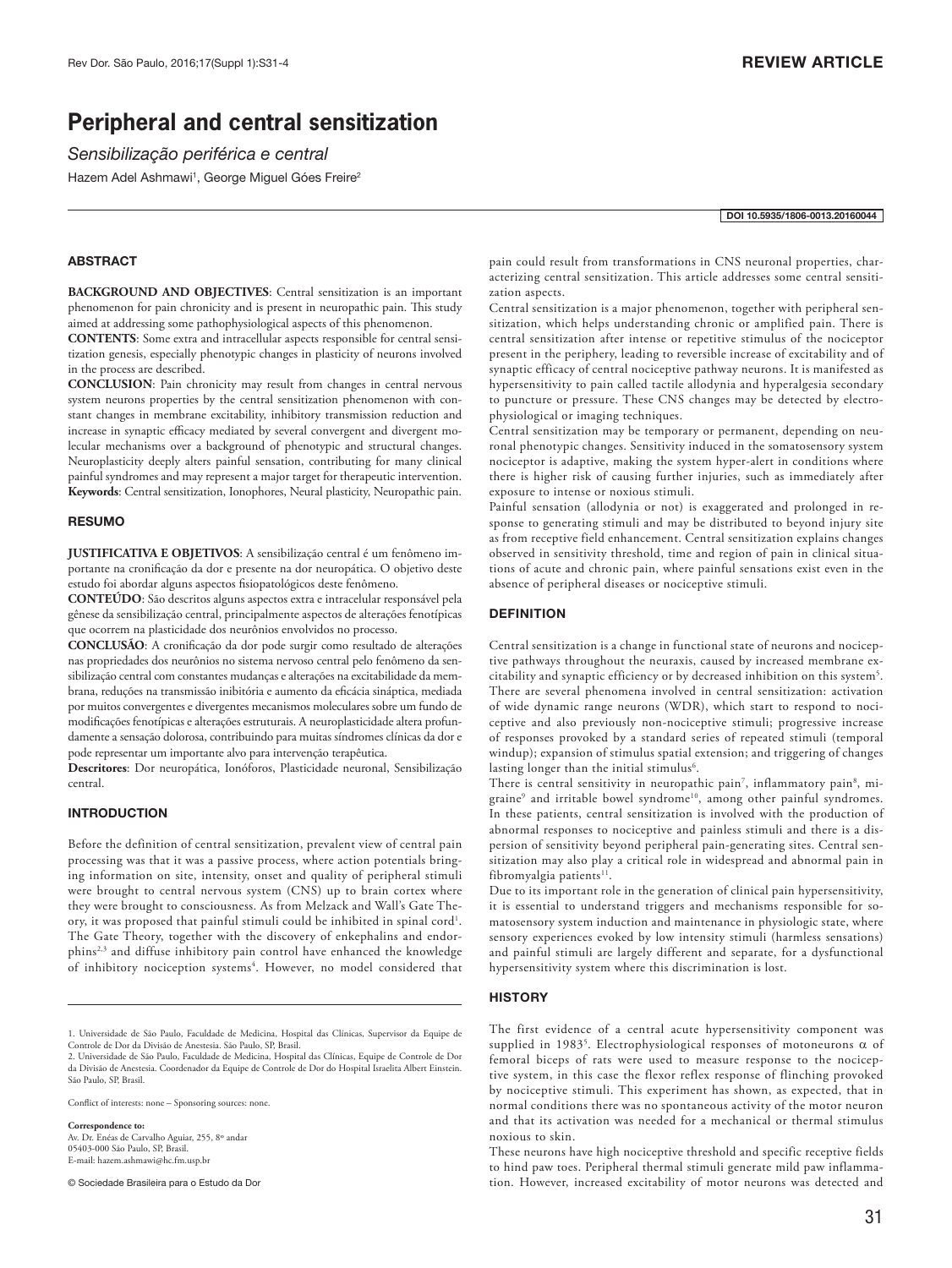has lasted several hours including decreased threshold and increased skin receptive fields. Motor neurons were not more specific to nociceptive stimuli, but could be activated by non-nociceptive low intensity stimuli such as light or mild touch<sup>5</sup>. Other experiments have shown that these changes in receptive field properties were due to changes in CNS rather that in peripheral nervous system (PNS).

After the first demonstration of central sensitization in flexor motor neurons, virtually identical changes were soon described in different studies in laminae I and V of spinal dorsal horn neurons<sup>12</sup>, as well as in spinal nucleus, *pars caudalis*<sup>13</sup>, thalamus<sup>14</sup>, amygdala<sup>15</sup> and anterior cortex cingulated area<sup>16</sup>. More recently, nuclear magnetic resonance (MRI), positron emission tomography and magnoencephalography images have shown in healthy volunteers that other brain structures were also implied in central pain processing (parabrachial core of the periaqueductal gray matter, superior colliculus, prefrontal cortex) which also show changes compatible with increased sensitivity corresponding to central sensitization<sup>17</sup>.

Central sensitization refers to changes in neuronal activity, also known as neuronal plasticity, which may be temporary or permanent.

These neuronal changes, in case of central sensitization, are triggered by dorsal horn neurons activity in response to nociceptor stimuli present in C fibers, such as thermal stimuli above  $49^{\circ}$ C and repeated stimuli<sup>5</sup>, electric C fibers stimulation (1 Hz for 10 to 20 seconds)8 and chemical stimulation by the activation of nociceptors by irritating compounds such as allylisothiocyanate (mustard oil) and formalin, which act by activating TRPA1 channels, and by capsaicin, which activates TRPV1 channels<sup>19,20</sup>.

Central sensitization is induced after intense, repeated and sustained nociceptive stimuli. The entrance of many fibers is required along tens of seconds; a single stimulus, such as a prick is insufficient. Peripheral tissue injury is not necessary; however the level of nociceptive stimulus producing tissue injury almost always induces central sensitization.

The phenomenon is very prominent after traumatic or surgical injury. And interestingly, afferent nociceptors responsible for innervations of muscles and joints generate more long- lasting central sensitization as compared to those innervating the skin<sup>18</sup>.

Phenomena generating central sensitization are molecular. Most common scientific way to obtain new knowledge is by using the mechanicist approach to look for mechanisms responsible for phenomena. When using this approach care is needed so that the understanding of mechanisms does not impair a more general view of the painful phenomenon.

#### NEUROTRANSMITTERS AND RECEPTORS

Glutamate, neurotransmitter of primary afferent neurons, binds to several post-synaptic receptors on spinal dorsal horn, including ionophores such as amino-3-hydroxy-5-methyl-4-isoxazole proprionate (AMPAR), N-methyl-D-aspartate (NMDAR), kainate (KA), metabotropic receptors (coupled to G protein) and other subtypes of glutamate receptors (mGluR).

In dorsal horn superficial laminae, AMPAR and NMDAR are present in virtually all synapses, and are disposed in mosaic shape, while mGluRs are located in the extremities of the post-synaptic density zone (SDZ). NM-DAR is a tetramer with two NR1 subunits of low affinity glycine binding and two subunits of the 6 different types of NR2A-D or NR3A/B<sup>21</sup>. Most common NMDAR complexes formed in dorsal horn are composed of NR1-NR2A/B subunits<sup>22</sup>.

AMPA receptor is also a tetramer and its more abundant subunits are calcium-permeable (Ca<sup>2+</sup>) GluR1 and GluR3, and subunit GluR2 not CA<sup>2+</sup>-permeable in physiologic conditions<sup>23</sup>. Inhibitory interneurons preferably express GluAR1 since excitatory neurons seem to preferably express GluR224. AMPAR complex may also be a GluR1/GluR2 heteromer, in this case the receptor primarily shows GluR2 properties<sup>25</sup>. The mGluR family is made up of 8 receptors which form 3 groups based on their sequence similarities and on their coupling with specific G proteins.

Group I, made up of mGluR1/mGluR5, is coupled to G-αq proteins, the activation of which increases CA<sup>2+</sup> inflow, while group II (mGluR32 and 3) and group III (mGluR4, 6, 7 and 8) are coupled to G-αi/o proteins. All mGluRs, except mGluR6 and 8, are expressed in the spinal cord, being GluR6 the only not expressed in primary afferent neurons<sup>26</sup>. In addition, a specific expression lamina pattern has been characterized by mGluR1a (lamina V), mGluR5 (lamina II) and mGluR2/3 (lamina II), suggesting precise and distinct physiologic functions for different subtypes.

# ROLE OF MAGNESIUM, SUBSTANCE P, PEPTIDE OF CALCITO-NIN-RELATED GENE, AND BRADYKININE IN CENTRAL SENSI-**TIZATION**

In normal conditions, NMDAR ionophore is voltage-dependent blocked by a magnesium ion (Mg<sup>2+</sup>) located in the receptor's pore. Sustained release by glutamate nociceptors, neuropeptides, substance P (SP) and gene related peptide calcitonin (CGPR) leads to enough depolarization of plasma membrane, forcing  $MG<sup>2+</sup>$  ion to leave NMDA receptor pore when then glutamate binding to the receptor generates an internal current and CA<sup>2+</sup> inflow. This large amount of calcium ions inflow activates numerous intracellular pathways which contribute for the maintenance of central sensitization<sup>27</sup>. In addition to NMDAR critical role in increasing nociceptive neurons excitability, the activation of group I mGluRs by glutamate also seems to be important for the development of central sensitization<sup>6</sup>.

SP which is co-released with glutamate by unmyelinated peptidergic nociceptors (C fibers), is also involved in central sensitization generation<sup>28,29</sup>. SP is bound to neurokinin-1 (NK1), receptor coupled to G protein, causing long lasting membrane depolarization. The ablation of neurons expressing NK1 receptor in spinal cord leads to decreased central sensitization induced by capsaicin, confirming the importance of SP in this phenomenon. The CGRP, also synthesized by small sensory neurons, potentiates SP effects and participates on central sensitization by means of CGRP1 postsynaptic receptors which activate protein kinase A and C (PKA and  $PKC$ )<sup>30</sup>. CGRP also increases brain-derived neurotrophic factor (BDNF) release of trigeminal nociceptors which may contribute for its participation on migraine and other primary headaches<sup>31</sup>.

Bradykinin, pro-inflammatory substance activating and sensitizing the primary afferent, is also produced in the spinal cord in response to intense peripheral painful stimuli and acts by means of its B2 receptor, which is expressed by dorsal horn neurons, increases synaptic efficiency by activating protein kinase A (PKA), protein kinase C (PKC) and kinases regulated by extracellular stimuli (ERK). ERK may also be activated by serotoninergic descending pathway (5-HT) involving receptor 5-HT3 and possibly receptor 5-HT7.

# ROLE OF CALCIUM ION AND NEURONAL PLASTICITY

Increased intracellular Ca<sup>2+</sup> as from a certain concentration seems to be the primary trigger of central sensitization. Calcium inflow by means of MNDAR seems to be particularly important in the induction phase. Inflow may also occur by means of calcium-permeable AMPARs and as from intracellular release by microsomes stored in response to the activation of metabotropic receptors<sup>32</sup>. Increased intracellular calcium makes AMPAR and NMDAR receptors to be phosphorilated by PKA/PKC which change its activities and the traffic of receptors to plasma membrane<sup>33</sup>.

AMPAR and NMDAR receptors phosphorilation during central sensitization increases density and activity of such receptors leading to post-synaptic hyperexcitability. The first central sensitization phase is a fast increase in dorsal horn excitatory and glutamatergic synapses, strengthening nociceptive transmission and recruiting non-nociceptive stimuli to this pathway. This is obtained by phosphorilation of numerous receptors and ion channels which leads to changes in channels threshold and kinetics, in addition to changes in receptors transmission in the synapse  $34,35$ .

AMPAR and NMDAR stimulation participates in the activation of intracellular pathways which support central sensitization and include phospholipase C pathway (PLC) and PKC, phosphatidilinositol-3-kinase pathway (PI3K) and proteinokinase system pathway activated by mytogen/kinase and regulated by extracellular signal (MAPK/ERK)<sup>36-38</sup>. ERK activation by its phosphorilation occurs after intense nociceptive stimulation coming from the periphery, similar to that present in central sensitization. ERK phosphorilation is considered a marker of neuronal plasticity occurring in central sensitization<sup>39,40</sup>.

PKC activation also contributes and is an important phenomenon for the hyperexcitability of second order neurons by different ways. First, PKC decreases NMDAR Mg2+ block increasing the possibility of channel opening, making easier NMDAR activated state<sup>41</sup>. Activated PKC decreases inhibitory transmission, decreasing gamma amino butyric acid (GABA) levels of tonic glycin inhibition<sup>42</sup>, of descending inhibition conducted by periaqueductal gray matter PAG. Disinhibition is another mechanism making fibers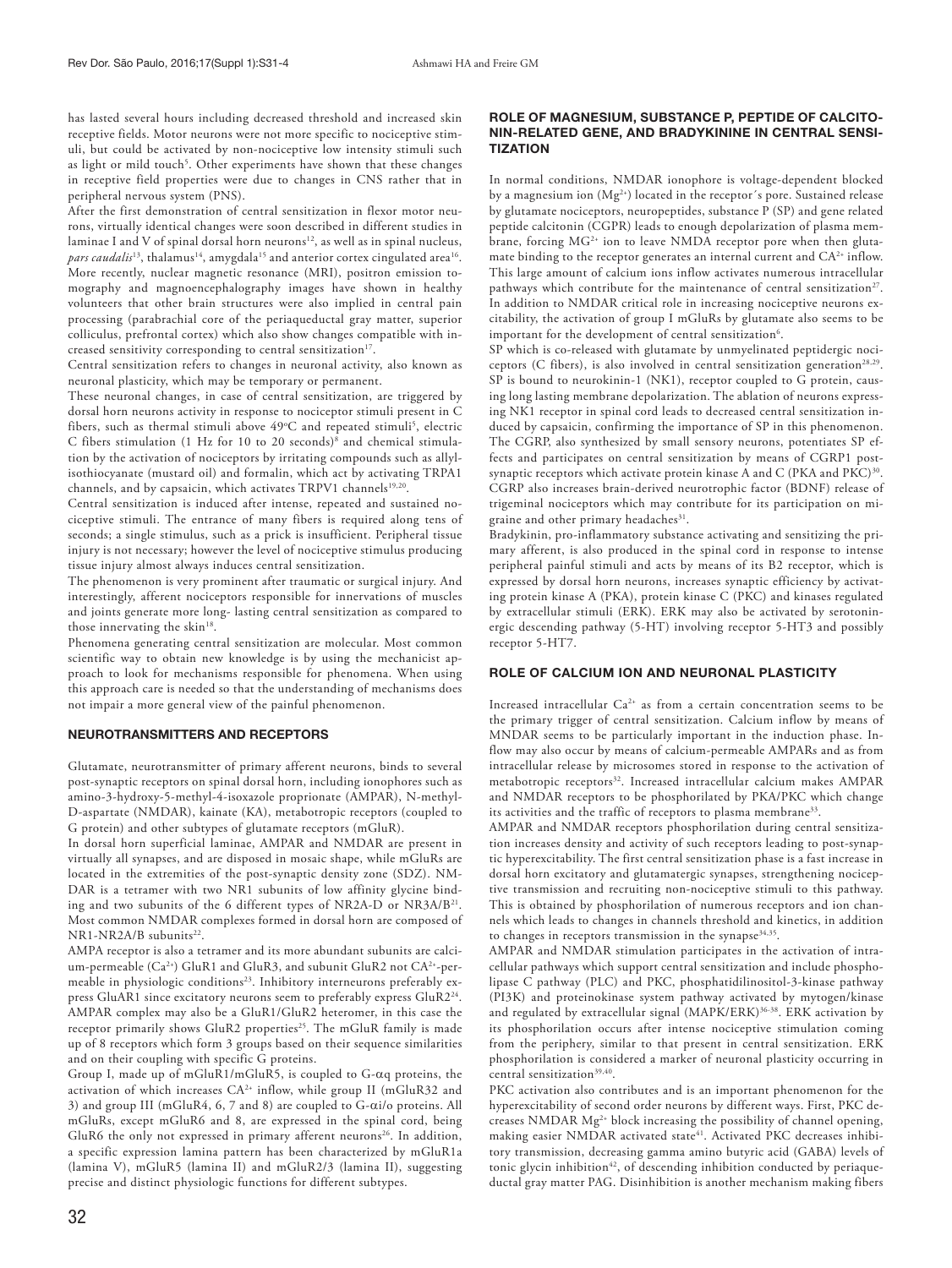more susceptible to excitatory stimuli, being central sensitization triggering and maintenance mechanism<sup>43</sup>.

In summary, one may say that central sensitization is a general phenomenon producing different changes in somatosensory processes, generated and mediated by different mechanisms which, in response to nociceptor stimuli may: (1) increase membrane excitability, (2) help synaptic transmission or (3) decrease inhibitory influences in dorsal horn neurons.

Central sensitization may become pathologic in situations when it becomes autonomous and is maintained even in the absence of active peripheral event. Central sensitization is not only a state where pain may be triggered by less intense stimuli, but also where it can be maintained by a different type of stimulus.

There may be central sensitization with different types of pain. Following we shall address its onset in neuropathic pain (NP), object of this edition of the journal.

After peripheral nerve injury, injured C and A fibers start to generate spontaneous action potentials and may start and maintain central sensitization<sup>44,45</sup>. Uninjured sensory fibers may also participate in the afferences inducing central sensitization in dorsal horn neurons<sup>46</sup>. After peripheral nervous system injury there might be C fiber terminations degeneration in the dorsal horn with consequent loss of this pre-synaptic stimulus and beginning of sprouting of other axons such as those of Aβ fibers which start to have synapses in different laminae<sup>47,48</sup>.

Changes in neuronal plasticity after peripheral nerve injury are more severe than those induced by inflammatory pain. There are changes in ion channels, receptors, neurotransmitters and intracellular action proteins transcription<sup>49,50-52</sup>. There is important disinhibition of most superficial spinal dorsal horn laminae in NP, with decreased gabaergic and glycinergic currents, in part due to apoptosis<sup>53</sup>. Neuronal death seems to be result of cytotoxicity induced by increased expression of NMDA receptors and their activation<sup>54</sup>. After peripheral neuronal injury there is also increased activity of descending excitatory controls coming from brainstem and decreased action of inhibitory controls<sup>55,56</sup>.

Glial activation is very intense after peripheral nerve injury, as well as the infiltration of immune cells. The activation of microglia and astrocytes, both in quantity and temporally, is higher after neuronal injury than in response to inflammation<sup>57,58</sup>. Activated microglia and astrocytes produce and release trophic factors, neurotransmitters, cytokines, chemokines, release substances such as nitric oxide and BNDF and may also lead to neuronal apoptosis59,60. In general, microglial activation is earlier and participates in the onset of central sensitization process and astrocytes activation is slower, but remains for a longer time, with more important role in the maintenance of neuronal hypersensitivity as compared to microglia<sup>61</sup>.

#### **CONCLUSION**

Pain chronicity may be result of changes in CNS neuron properties by central sensitization phenomenon. Nociceptive pathways are subject to excitatory and inhibitory modulations.

Changes in the balance of such modulations may change neuronal functional properties and decrease pain threshold, increase magnitude and duration of responses to nociceptive afferences allowing that normally painless afferences start to generate painful sensations. Pain is not simply a reflex of peripheral afferences, but a dynamic reflex of central neuronal plasticity. Neuroplasticity deeply changes painful sensation, contributing to many clinical pain syndromes and may be an important target for therapeutic intervention.

The complexity is daunting because the essence of central sensitization is a mosaic of constant changes and alterations in membrane excitability, reductions on inhibitory transmission and increased synaptic efficacy, mediated by several convergent and divergent molecular mechanisms on a background of phenotypic and structural changes.

## **REFERENCES**

- 1. Melzack R, Wall PD. Pain mechanisms: a new theory. Science. 1965;150(3699):971-9.
- 2. Hughes J, Smith TW, Kosterlitz HW, Fothergill LA, Morgan BA, Morris HR. Identification of two related pentapeptides from the brain with potent opiate agonist activity. Nature. 1975;258(5536):577-80.
- 3. Kosterlitz HW, Waterfield AA. In vitro models in the study of structure-activity relationships of narcotic analgesics. Annu Rev Pharmacol. 1975;15:29-47.
- 4. Le Bars D, Chitour D, Kraus E, Clot AM, Dickenson AH, Besson JM. The effect of systemic morphine upon diffuse noxious inhibitory controls (DNIC) in the rat: evidence for a lifting of certain descending inhibitory controls of dorsal horn convergent neurons. Brain Res. 1981;215(1-2):257-74.
- Woolf CJ. Evidence for a central component of post-injury pain hypersensitivity. Nature 1983;306(5944):686-8.
- 6. Latremoliere A, Woolf CJ. Central sensitization: a generator of pain hypersensitivity by central neural plasticity. J Pain. 2009;10(9):895-926.
- 7. Campbell JN, Meyer RA. Mechanisms of neuropathic pain. Neuron. 2006;52(1):77-92.
- 8. Bliddal H, Danneskiold-Samsøe B. Chronic widespread pain in the spectrum of rheumatological diseases. Best Pract Res Clin Rheumatol. 2007;21(3):391-402.
- 9. Burstein R, Jakubowski M. Analgesic triptan action in an animal model of intracranial pain: A race against the development of central sensitization. Ann Neurol. 2004;55(1):27-36.
- 10. Price DD, Zhou O, Moshiree B, Robinson ME, Verne GN, Peripheral and central contributions to hyperalgesia in irritable bowel syndrome. J Pain. 2006;7(8):529-35.
- 11. Ablin J, Neumann L, Buskila D. Pathogenesis of fibromyalgia a review. Joint Bone Spine. 2008;75(3):273-9.
- 12. Cook AJ, Woolf CJ, Wall PD. Prolonged C-fibre mediated facilitation of the flexion reflex in the rat is not due to changes in afferent terminal or motoneurone excitability. Neurosci Lett. 1986;70(1):91-6. 13. Burstein R, Yamamura H, Malick A, Strassman AM. Chemical stimulation of the intracranial dura
- induces enhanced responses to facial stimulation in brain stem trigeminal neurons. J Neurophysiol. 1998;79(2):964-82.
- 14. Dostrovsky JO, Guilbaud G. Nociceptive responses in medial thalamus of the normal and arthritic rat. Pain. 1990;40(1):93-104.
- 15. Neugebauer V, Li W. Differential sensitization of amygdala neurons to afferent inputs in a model of
- arthritic pain. J Neurophysiol. 2003;89(2):716-27. 16. Wei F, Zhuo M. Potentiation of sensory responses in the anterior cingulate cortex following digit amputation in the anaesthetised rat. J Physiol. 2001;532(Pt 3):823-33.
- 17. Maihofner C, Jesberger F, Seifert F, Kaltenhauser M. Cortical processing of mechanical hyperalgesia: a MEG study. Eur J Pain. 2009;4(1):64-70.
- 18. Wall PD, Woolf CJ. Muscle but not cutaneous C-afferent input produces prolonged increases in the excitability of the flexion reflex in the rat. J Physiol. 1984;356:443-58.
- 19. Jordt SE, Bautista DM, Chuang HH, McKemy DD, Zygmunt PM, Högestätt ED, et al. Mustard oils and cannabinoids excite sensory nerve fibers through the TRP channel ANKTM1. Nature. 2004;427(6971):260-5.
- 20. McNamara CR, Mandel-Brehm J, Bautista DM, Siemens J, Deranian KL, Zhao M, et al. TRPA1 mediates formalin-induced pain. Proc Natl Acad Sci USA. 2007;104(33):13525-30.
- 21. Stephenson FA, Cousins SL, Kenny AV. Assembly and forward trafficking of NMDA receptors (Review). Mol Membr Biol. 2008;25(4):311-20.
- 22. Mi R, Sia GM, Rosen K, Tang X, Moghekar A, Black JL, et al. AMPA receptor-dependent clustering of synaptic NMDA receptors is mediated by Stargazin and NR2A/B in spinal neurons and hippo-campal interneurons. Neuron. 2004;44(2):335-49.
- 23. Polgár E, Watanabe M, Hartmann B, Grant SG, Todd AJ. Expression of AMPA receptor subunits at synapses in laminae I-III of the rodent spinal dorsal horn. Mol Pain. 2008;4:5.
- 24. Kerr RC, Maxwell DJ, Todd AJ. GluR1 and GluR2/3 subunits of the AMPA-type glutamate receptor are associated with particular types of neurone in laminae I-III of the spinal dorsal horn of the rat. Eur J Neurosci. 1998;1
- 25. Oh MC, Derkach VA. Dominant role of the GluR2 subunit in regulation of AMPA receptors by CaMKII. Nat Neurosci. 2005;8(7):853-4.
- 26. Carlton SM, Hargett GL. Colocalization of metabotropic glutamate receptors in rat dorsal root ganglion cells. J Comp Neurol. 2007;501(5):780-9.
- 27. Mayer ML, Westbrook GL, Guthrie PB. Voltage-dependent block by Mg<sup>2+</sup> of NMDA responses in spinal cord neurones. Nature. 1984;309(5965):261-3.
- 28. Afrah AW, Fiska A, Gjerstad J, Gustafsson H, Tjolsen A, Olgart L, et al. Spinal substance P release in vivo during the induction of long-term potentiation in dorsal horn neurons. Pain 2002;96(1-2):49-55.
- 29. Khasabov SG, Rogers SD, Ghilardi JR, Peters CM, Mantyh PW, Simone DA. Spinal neurons that possess the substance P receptor are required for the development of central sensitization. J Neurosci. 2002;22(20):9086-98.
- 30. Sun RQ, Lawand NB, Willis WD. The role of calcitonin gene-related peptide (CGRP) in the generation and maintenance of mechanical allodynia and hyperalgesia in rats after intradermal injection of capsaicin. Pain. 2003;104(1-2):201-8.
- 31. Edvinsson L. CGRP-receptor antagonism in migraine treatment. Lancet. 2008;372(9656):2089-90. Guo W, Wei F, Zou S, Robbins MT, Sugiyo S, Ikeda T, et al. Group I metabotropic glutamate receptor NMDA receptor coupling and signaling cascade mediate spinal dorsal horn NMDA receptor 2B tyro-
- sine phosphorylation associated with inflammatory hyperalgesia. J Neurosci. 2004;24(41):9161-73. 33. Lau CG, Zukin RS. NMDA receptor trafficking in synaptic plasticity and neuropsychiatric disor-
- ders. Nat Rev Neurosci. 2007;8(6):413-26. 34. Fang L, Wu J, Lin Q, Willis WD. Protein kinases regulate the phosphorylation of the GluR1 subunit of AMPA receptors of spinal cord in rats following noxious stimulation. Brain Res Mol Brain Res. 2003;118(1-2):160-5.
- Fang L, Wu J, Zhang X, Lin Q, Willis WD. Increased phosphorylation of the GluR1 subunit of spinal cord alphaamino-3-hydroxy-5-methyl-4-isoxazole propionate receptor in rats following intra-
- dermal injection of capsaicin. Neuroscience. 2003;122(1):237-45. 36. Fagni L, Chavis P, Ango F, Bockaert J. Complex interactions between mGluRs, intracellular Ca21 stores and ion channels in neurons. Trends Neurosci. 2000;23(1):80-8.
- 37. Kawasaki Y, Kohno T, Zhuang ZY, Brenner GJ, Wang H, Van Der Meer C, et al. Ionotropic and metabotropic receptors, protein kinase A, protein kinase C, and Src contribute to C-fiber-induced ERK activation and cAMP response element-binding protein phosphorylation in dorsal horn neurons, leading to central sensitization. J Neurosci. 2004;24(38):8310-21.
- 38. Pezet S, Marchand F, D'Mello R, Grist J, Clark AK, Malcangio M, et al. Phosphatidylinositol 3-kinase is a key mediator of central sensitization in painful inflammatory conditions. J Neurosci. 2008;28(16):4261-70.
- 39. Ji RR, Baba H, Brenner GJ, Woolf CJ. Nociceptive-specific activation of ERK in spinal neurons
- contributes to pain hypersensitivity. Nat Neurosci. 1999;2(12):1114-9. 40. Wei F, Vadakkan KI, Toyoda H, Wu LJ, Zhao MG, Xu H, et al. Calcium calmodulin-stimulated adenylyl cyclases contribute to activation of extracellular signal-regulated kinase in spinal dorsal horn neurons in adult rats and mice. J Neurosci. 2006;26(3):851-61.
- 41. Chen L, Huang LY. Protein kinase C reduces  $Mg^{2+}$  block of NMDA-receptor channels as a mechanism of modulation. Nature. 1992;356(6369):521-3.
- 42. Lin Q, Peng YB, Willis WD. Inhibition of primate spinothalamic tract neurons by spinal glycine and GABA is reduced during central sensitization. J Neurophysiol. 1996;76(2):1005-14.
- 43. Baba H, Ji RR, Kohno T, Moore KA, Ataka T, Wakai A, et al. Removal of GABAergic inhibition facilitates polysynaptic A fiber-mediated excitatory transmission to the superficial spinal dorsal horn. Mol Cell Neurosci. 2003;24(3):818-30.